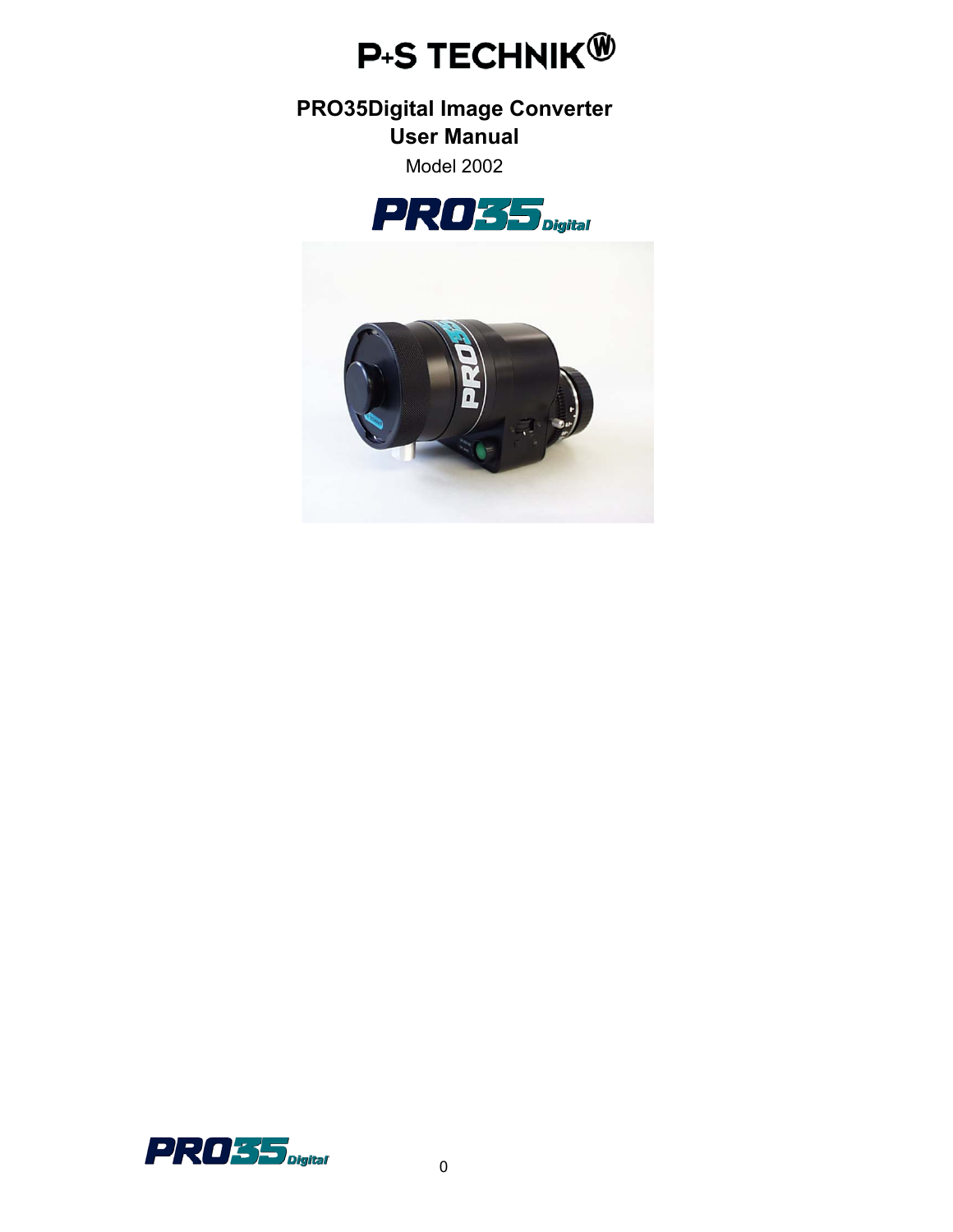### Congratulations!

You now have the tools to produce the look and feel of 35mm film using an electronic camera. The P+S Technik PRO35Digital image converter is designed for use on every 2/3" video camera with B4 Mount.

The unit is optimized for 35mm lenses with large rear optical elements, such as Cooke S4 Primes, Zeiss Ultra Primes and Zeiss HS and others.

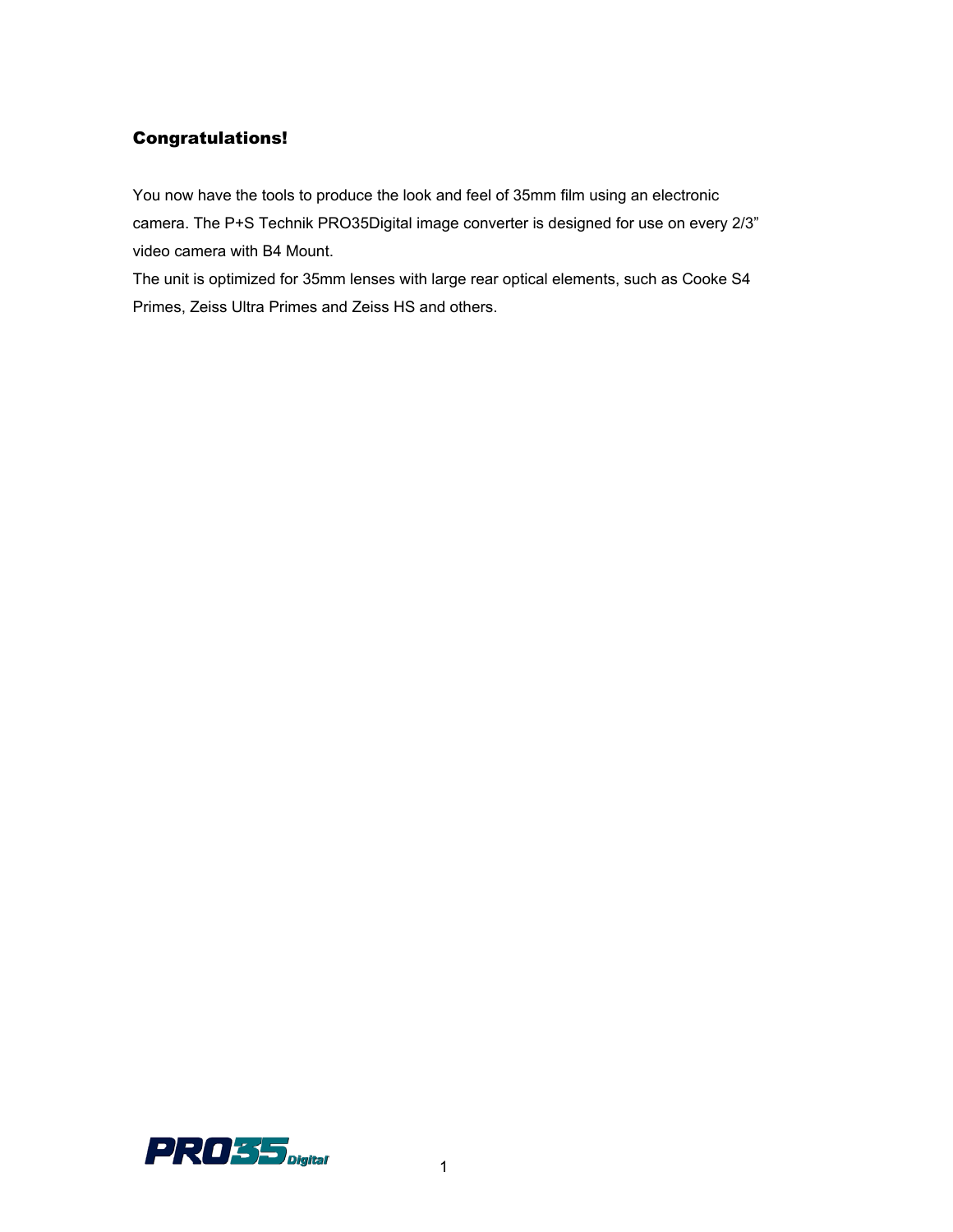# **Contents**

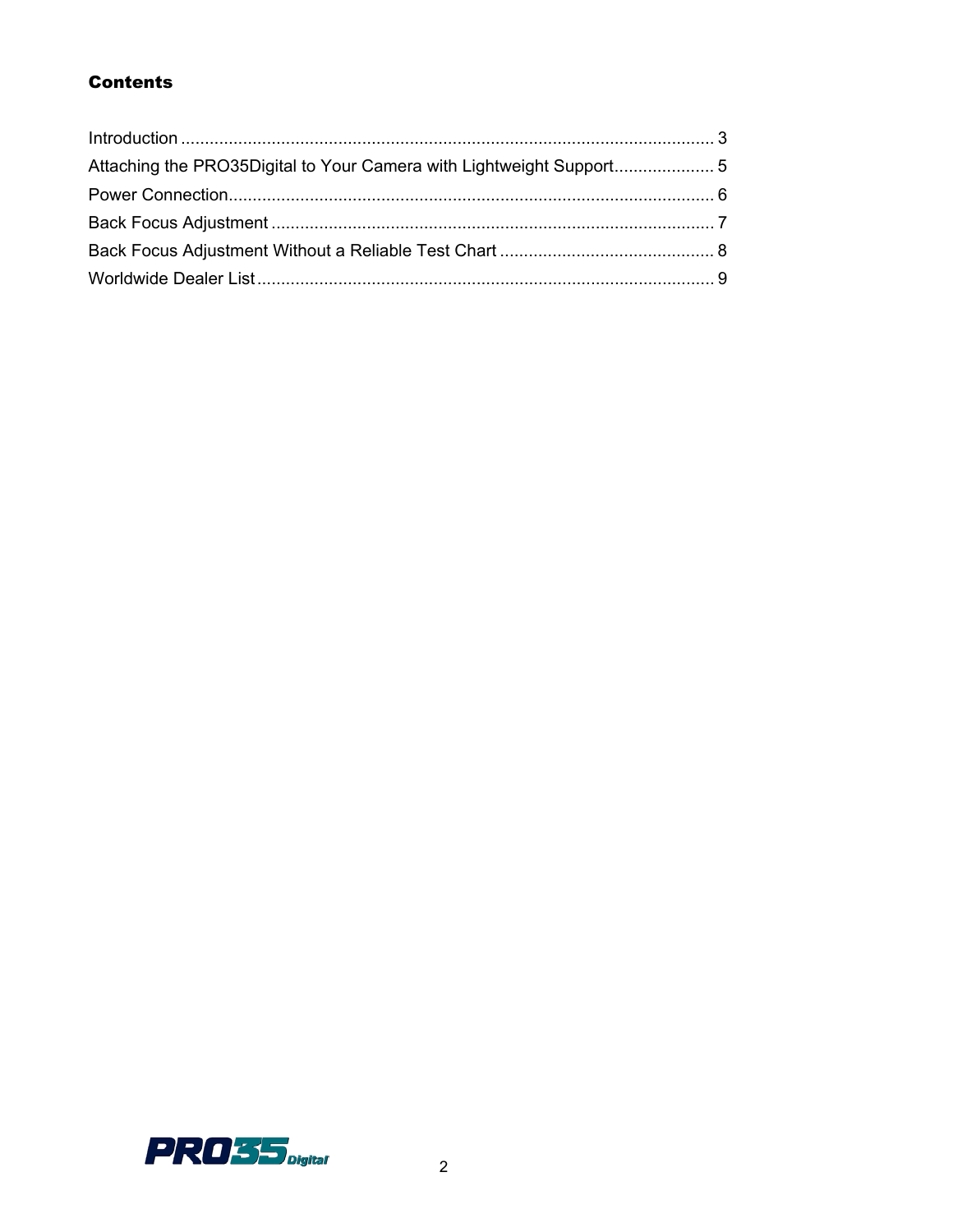### Introduction

### Delivery Content PRO35Digital

- 1 PRO35Digital image converter with an Arri PL lens mount and B4 camera mount.
- 1 Lightweight support with 15mm Rods; short and long and a short post.
- 2 Protective caps
- 1 Power cable

### Attaching the PRO35Digital to Your Camera

Avoid Murphy's Law: Assemble and test the PRO35Digital adapter BEFORE the first day of your production. After attaching the unit to your camera according to the steps outlined below, be sure to check each of your lenses, f-stop combinations and shutter adjustments for compatibility.

#### **Items needed before you begin:**

- (1) 2.5mm hex wrench, like the Xcelite 99-74mm
- (2) 35mm format film lens for testing
- (3) High quality test chart, such as the Putora HDTV Sharpness Indicator chart; or for fieldwork, the Putora 7A9 chart
- (4) Monitor

Munich / New York, 4 December 2002

P+S Technik GmbH Rosenheimerstrasse 139 81761 München Germany Tel: 49 89 4509 8230 [www.pstechnik.de](http://www.pstechnik.de/)

Technical support: [info@pstechnik.de](mailto:info@pstechnik.de)

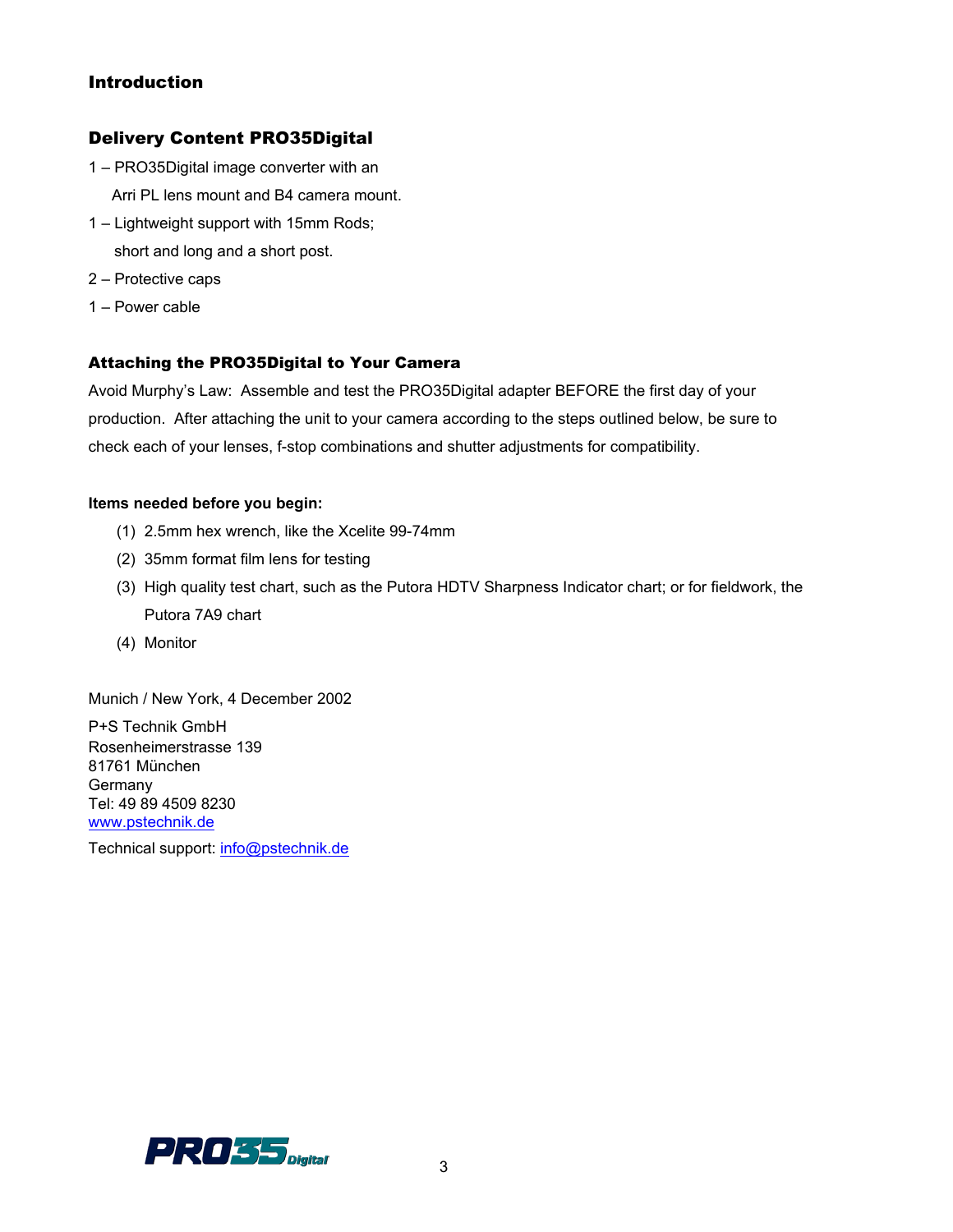

| Pos.           | Description              |                                | Comment                                                                                             |
|----------------|--------------------------|--------------------------------|-----------------------------------------------------------------------------------------------------|
| 1              | <b>INPUT</b>             | 7 Pin Fischer female<br>socket | $\overline{Pin 1}$ – not connected<br>Pin 2 - VTR trigger<br>Pin 3 - Bat -<br>Pin 4 - not connected |
|                |                          | -Draufsicht Stecker-           | Pin 5 - not connected                                                                               |
|                |                          |                                | Pin $6 - Bat +$                                                                                     |
|                |                          |                                | Pin 7 - RET                                                                                         |
| $\overline{2}$ | <b>REMOTE</b>            | 3 Pin Fisher female            | $Pin 1 - GND$                                                                                       |
|                |                          | socket                         | $Pin 2 - N.C.$                                                                                      |
|                |                          | -Draufsicht Stecker-           | $Pin 3 - VTR$                                                                                       |
|                |                          |                                |                                                                                                     |
|                |                          | Remote                         |                                                                                                     |
| $\overline{3}$ | <b>RET</b>               | <b>RET</b> button              |                                                                                                     |
| 4              | Image<br>Plane           | Line and Tape Hook             |                                                                                                     |
| 5              | Control                  | GREEN $\rightarrow$            | Good speed control                                                                                  |
|                | LED                      | RED (low power)<br>→           | Acceptable speed<br><b>Below minimum</b>                                                            |
|                |                          | Blinking light $\rightarrow$   | speed                                                                                               |
| 6              | Speed<br>Control         | Wheel                          |                                                                                                     |
| $\overline{7}$ | Manual<br>RUN            | <b>GREEN button</b>            |                                                                                                     |
| 8              | <b>ND</b>                |                                | Adjustable "ND                                                                                      |
| 9              | Function                 |                                | Filter"                                                                                             |
|                | <b>Back</b><br>Focus     | Lever                          |                                                                                                     |
| 10             | <b>Bottom</b>            |                                |                                                                                                     |
|                | 3/8-inch                 |                                |                                                                                                     |
|                | thread for               |                                |                                                                                                     |
|                | Leightwei                |                                |                                                                                                     |
|                | ght                      |                                |                                                                                                     |
|                | support                  |                                |                                                                                                     |
| 11             | Thread                   |                                |                                                                                                     |
|                | for<br><b>Bridgeplat</b> |                                |                                                                                                     |
|                |                          |                                |                                                                                                     |

e support





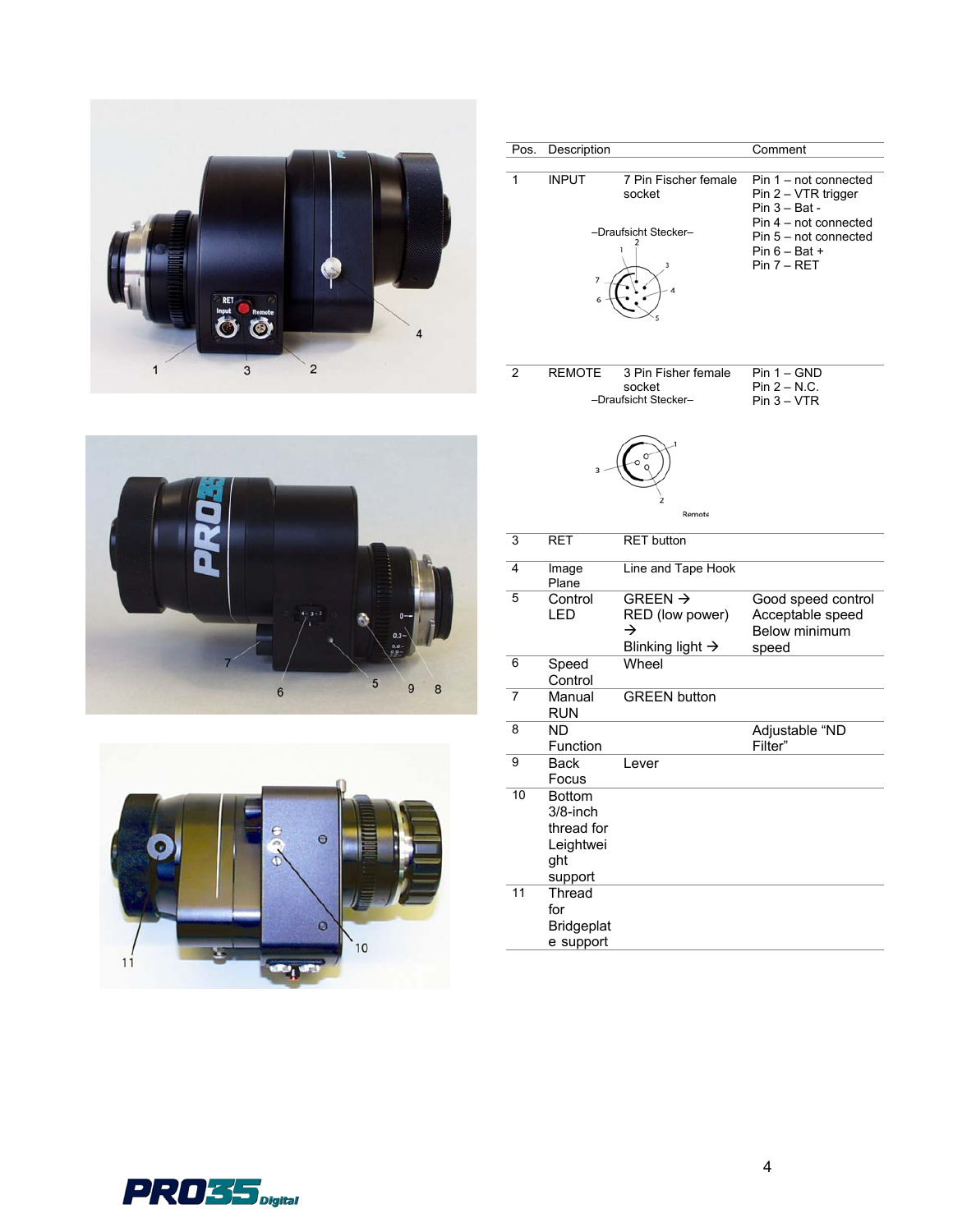# Follow the Steps Below to Properly Attach the PRO35Digital Image Converter to your Camera with Lightweight Support.

| <b>Steps</b> | Instructions                                                                                                      | <b>Explanatory Notes</b>      |
|--------------|-------------------------------------------------------------------------------------------------------------------|-------------------------------|
| 1            | Make sure that the quick-lock plate holder on<br>the bottom of the camera is provided for<br>lightweight support. |                               |
| $\mathbf 2$  | Assemble the support bridge delivered with<br>the PRO35Digital on the quick-lock plate, as<br>shown in photo.     |                               |
| 3            | Assemble the PRO35Digital.                                                                                        |                               |
| 3.1          | Attach the post to the bottom of the<br>PRO35Digital unit.                                                        |                               |
| 3.2          | Lower the support for easier installation<br>(lever shown as Screw A in photo).                                   | Post                          |
| 3.3          | Loosen two screws on either side of Screw B<br>in photo.                                                          | eveler.<br><b>DANADO</b>      |
| 3.4          | Install the PRO35Digital image converter on<br>the camera (B4 Mount) and lock the mount.                          | Srew A<br>leveling<br>Screw B |
| 3.5          | Raise the support to the correct height (lever<br>shown as Screw A in photo).                                     |                               |
| 3.6          | Engage and tighten the knob B in the bottom<br>of the post.                                                       |                               |
| 3.7          | Tighten the two screws placed either side of<br>Screw B.                                                          |                               |

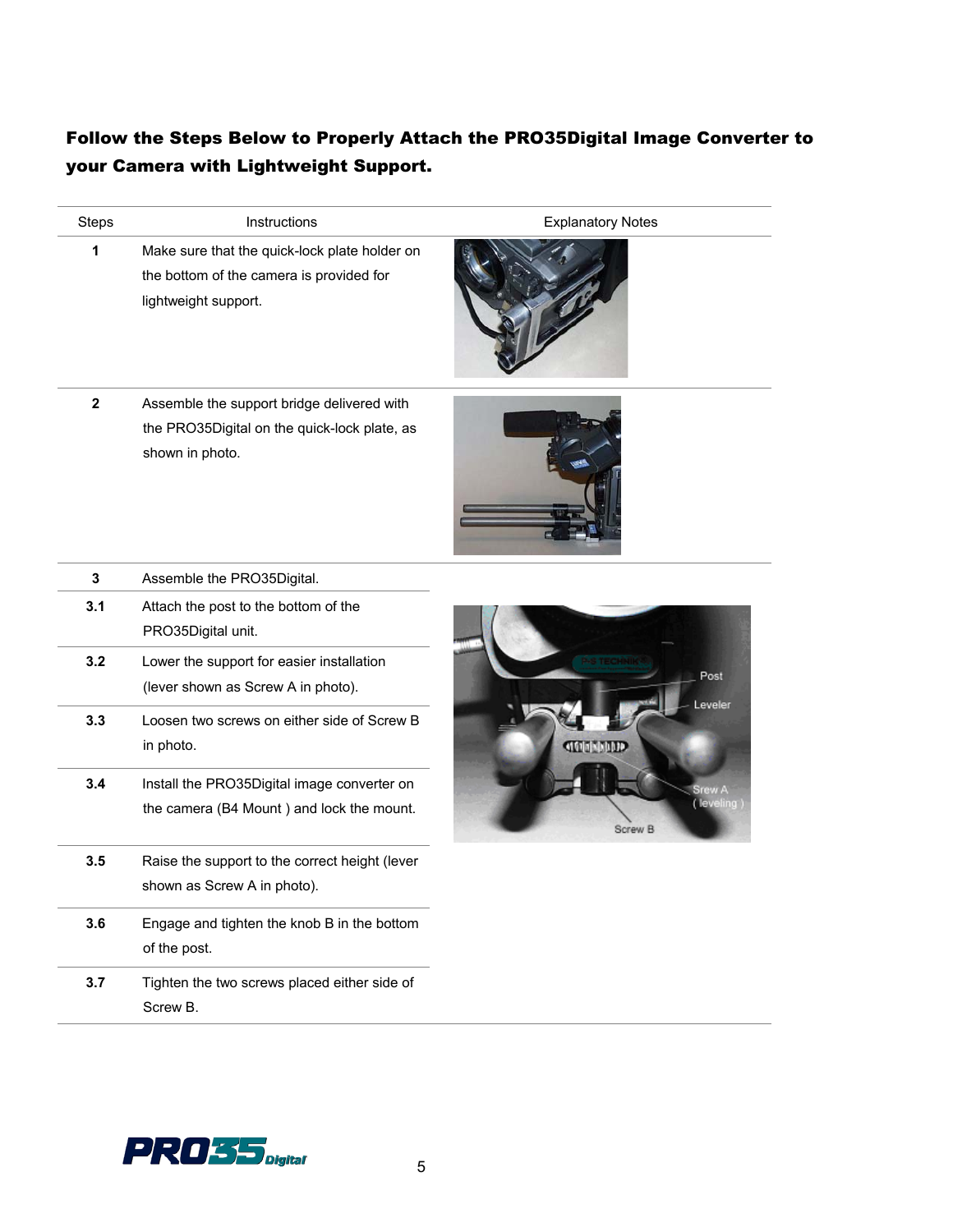# Power Connection for the PRO35Digital

To power the PRO35Digital, you need the power cable #19339 included with the unit.

The power cable is fitted with the standard Hirose 12-pin connector for the lens socket on the camera and the 7-pin Fischer plug for the "Input" socket on the PRO35Digital image converter.

With this power cable, the VTR button on the video camera automatically starts the PRO35Digital unit. Control the PRO35Digital manually with the RUN button, or by remote control via the Fisher 3-pin "Remote" socket.

Manual "RUN" control and VTR signal logic:

| <b>MANUAL "RUN" STATUS</b> | VTR SIGNAL | <b>RESULT</b>       |  |
|----------------------------|------------|---------------------|--|
| OFF.                       | VTR ON*    | Image converter ON  |  |
|                            | VTR OFF    | Image converter OFF |  |
| ON                         | VTR ON*    | Image converter ON  |  |
|                            | VTR OFF    | Image converter ON  |  |

**\*During VTR = ON: The camera is in RECORD MODE and the Manual RUN Button on the PRO35Digital unit is not active.** 

Other power cables are available from P+S Technik – these cables only allow the manual function of the RUN button.

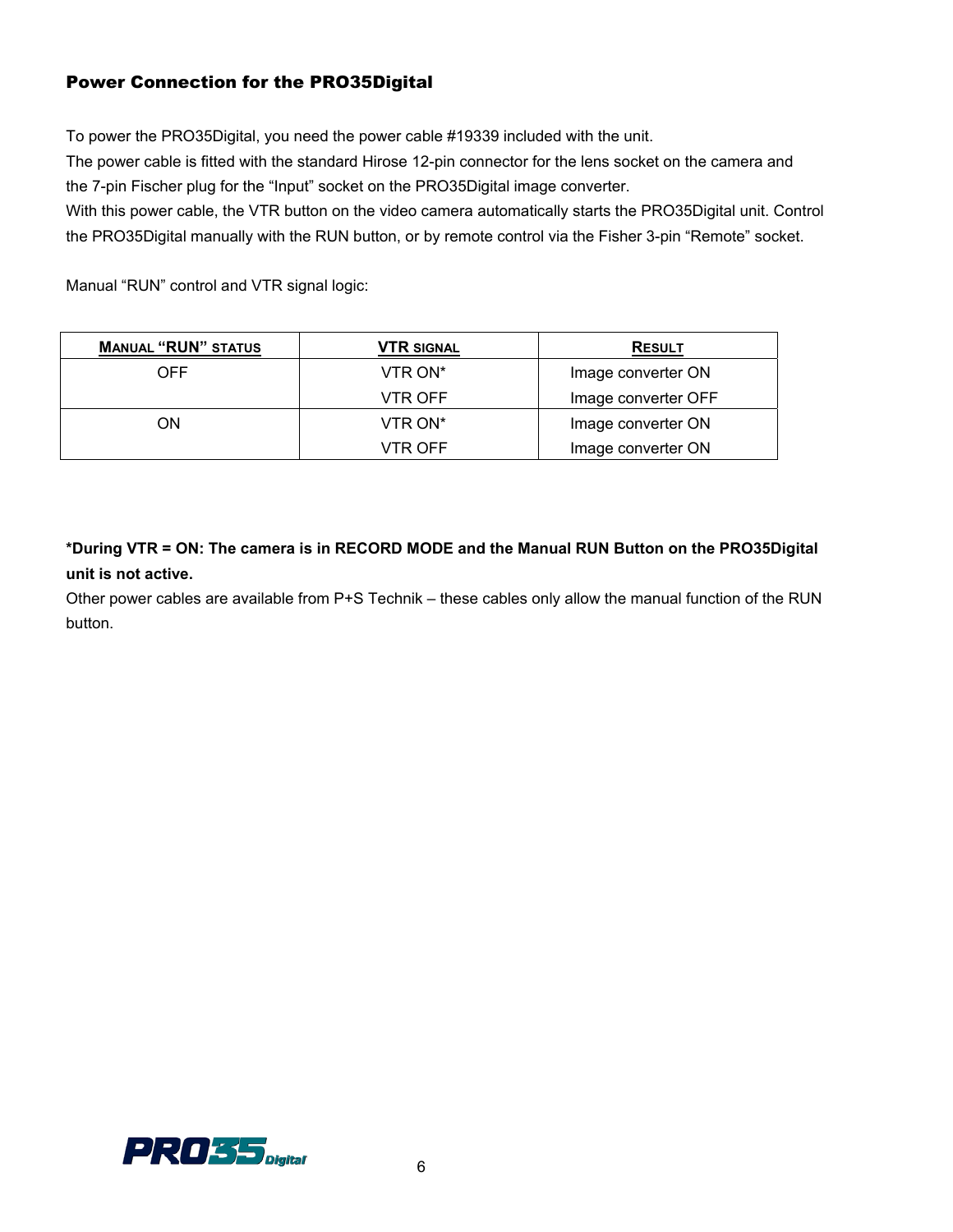# Back Focus Adjustment

The PRO35Digital image converter has a back focus adjustment that allows the user to match the flange focal distance of each individual video camera. This adjustment may have to be checked during production if the camera is subjected to significant temperature fluctuations.

The following describes the simple steps needed to adjust the image converter to the camera:

#### **No special tools are needed.**

| <b>Steps</b> | <b>Instructions</b>                                                                                        | <b>Explanatory Notes</b>            |
|--------------|------------------------------------------------------------------------------------------------------------|-------------------------------------|
| 1            | Mount a film lens needs to the adaptor.                                                                    | Select a mid range film lens; aroun |
| $\mathbf{2}$ | Place a focusing chart at a reasonable<br>distance and set the focus of the film lens at<br>that distance. |                                     |
| 2.1          | Turn the image converter ON.                                                                               |                                     |
|              | Open the adjustable ND FILTER to Position 0.                                                               |                                     |
|              | Close the iris of the film lens to around T4.                                                              |                                     |

- **2.3** Unscrew the lever, marked "8" in the photo. Turn the ring to adjust for best sharpness.
- **2.4** Tighten lever 8. The Pro35Digital image converter is precisely adjusted for the camera.

Select a mid range film lens; around 50mm.



Use a good quality monitor to evaluate the picture.

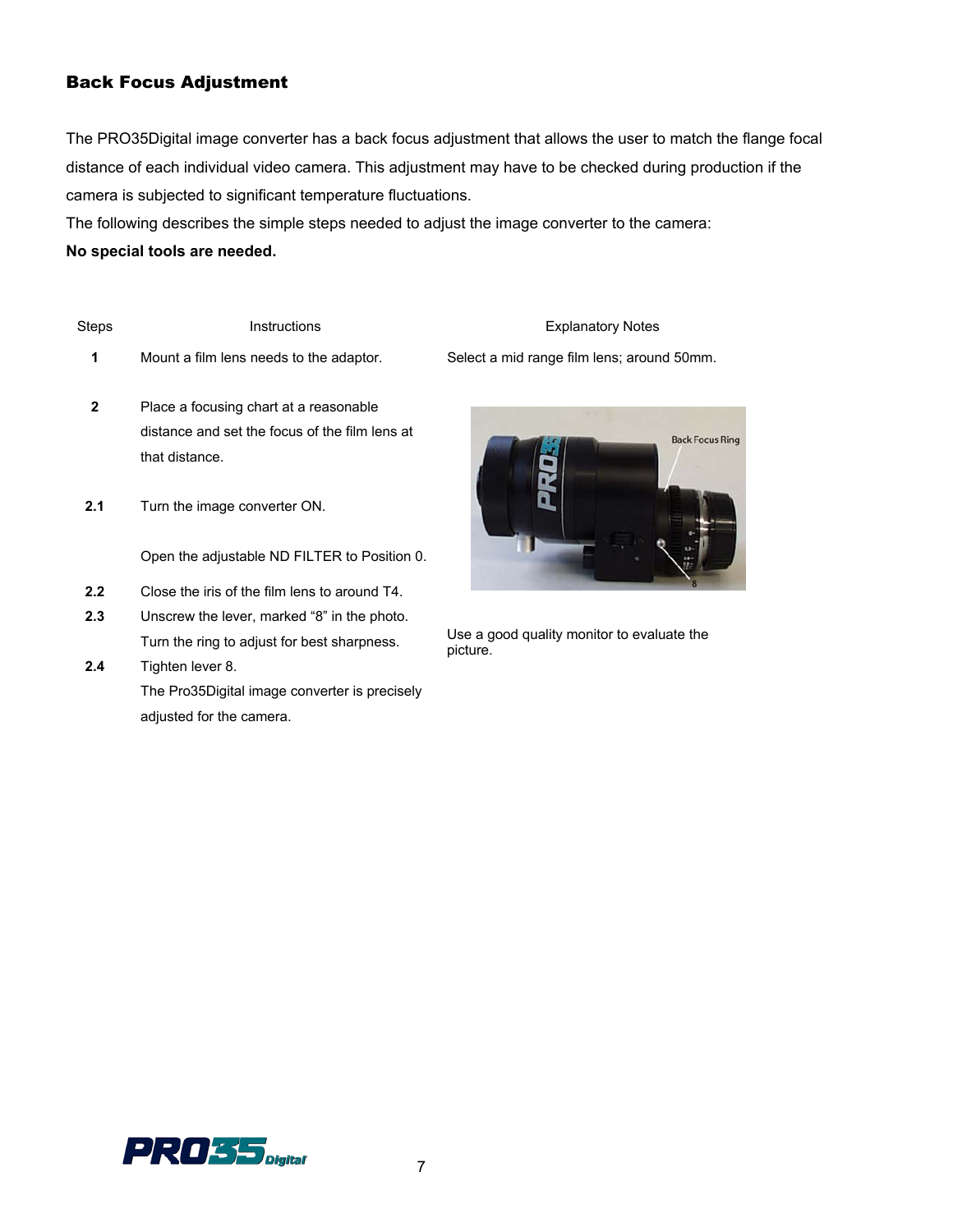# In the Field, if a Reliable Test Chart is Not Available, Adjust the Back Focus Using the Following Method:

| Steps        | <b>Instructions</b>                                                                                                       | <b>Explanatory Notes</b>                                      |
|--------------|---------------------------------------------------------------------------------------------------------------------------|---------------------------------------------------------------|
| 1            | Mount a film lens to the PRO35Digital.                                                                                    | Select a mid range film lens (around 50mm)                    |
| $\mathbf{2}$ | Use a white chart.                                                                                                        | Set a white chart at a reasonable distance to fill the image. |
| 2.1          | Turn the PRO35Digital unit OFF.<br>Open the adjustable "ND filter" to Position 0.                                         |                                                               |
| 2.2          | Close the iris of the film lens far enough to<br>allow the video camera to show the grain<br>pattern of the ground glass. | <b>Back Focus Ring</b>                                        |
| 2.3          | Unscrew lever "8" (shown labeled in photo),<br>and turn the ring to adjust the sharpness.<br>"Tighten lever "8.           |                                                               |
| 2.4          | When the grain pattern is sharp, the<br>Pro35Digital is precisely adjusted for the<br>camera.                             |                                                               |

# Optional Accessories for the PRO35Digital

- Putora Sharpness Indicator Chart
- Extra Power Cable

## Optional Lens Mounts

Panavision mount (on request).

Contact your local P+S Technik dealer for prices and availability. See dealer list on next page: